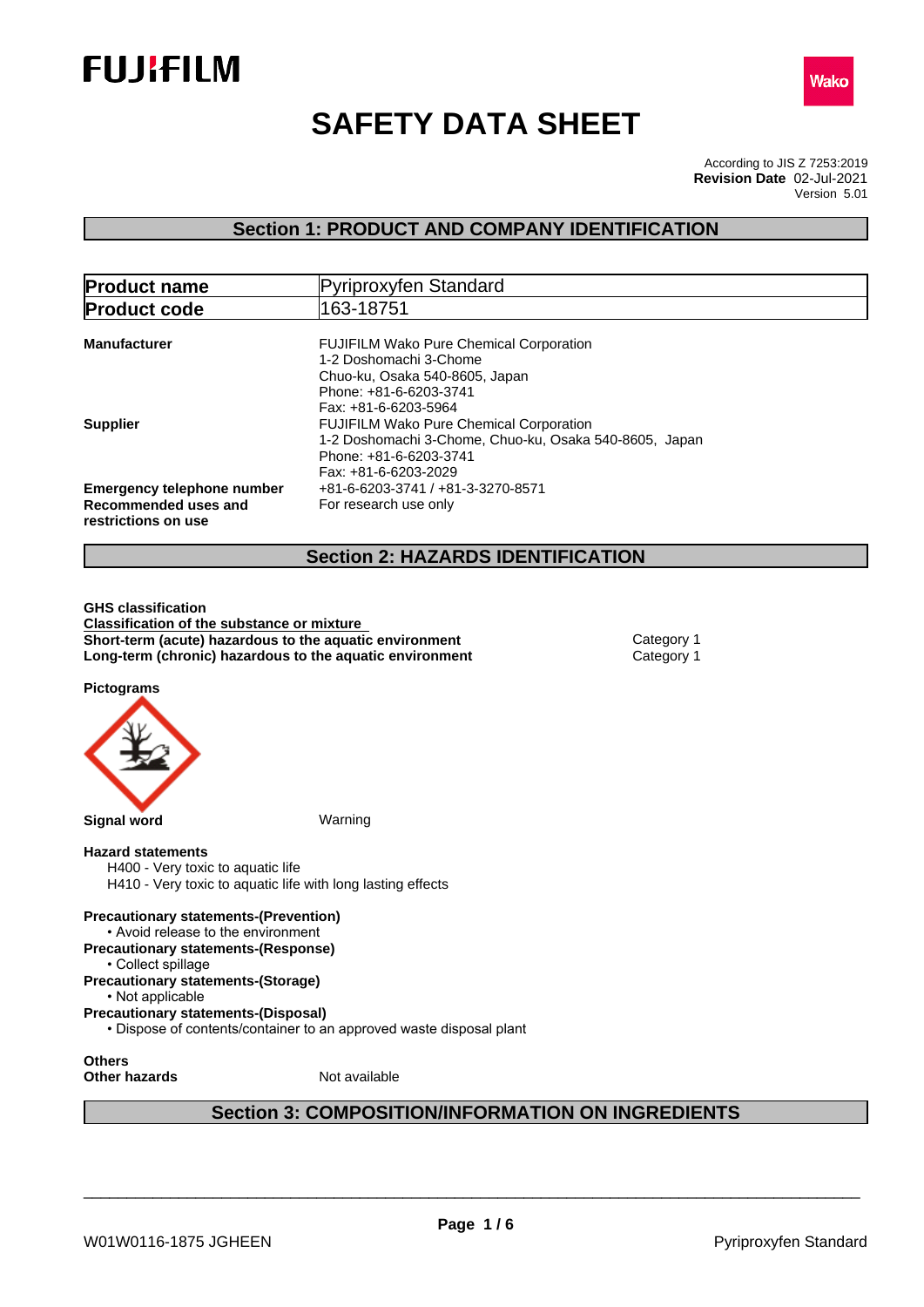#### **Single Substance or Mixture** Substance

**Formula** C20H19NO3

| .<br>-<br><b>Chemical Name</b> | Weiaht-%         | <b>Molecular weight</b> | <b>ENCS</b>      | <b>ISHL No.</b>             | <b>CAS RN</b>               |
|--------------------------------|------------------|-------------------------|------------------|-----------------------------|-----------------------------|
| Pyriproxyten                   | $\Omega$<br>JJ.V | $\sim$<br>221<br>،د.∟∠د | -409°، د.<br>マンこ | 0.000<br>.<br>$\sim$<br>vov | 05727<br>7-68-<br>uu n<br>. |

**Impurities and/or Additives**: Not applicable

### **Section 4: FIRST AID MEASURES**

#### **Inhalation**

Remove to fresh air. If symptoms persist, call a physician.

#### **Skin contact**

Wash off immediately with soap and plenty of water. If symptoms persist, calla physician.

#### **Eye contact**

IF IN EYES: Rinse cautiously with water for several minutes. Remove contact lenses, if present and easy to do. Continue rinsing. Immediate medical attention is required.

#### **Ingestion**

Rinse mouth. Never give anything by mouth to an unconscious person. Call a physician or poison control center immediately. Do not induce vomiting without medical advice.

#### **Protection of first-aiders**

Use personal protective equipment as required.

### **Section 5: FIRE FIGHTING MEASURES**

#### **Suitable extinguishing media**

Water spray (fog), Carbon dioxide (CO2), Foam, Extinguishing powder, Sand

**Unsuitable extinguishing media**

No information available

#### **Specific hazards arising from the chemical product**

Thermal decomposition can lead to release of irritating and toxic gases and vapors.

**Special extinguishing method**

#### No information available

#### **Special protective actions for**

#### **fire-fighters**

Use personal protective equipment as required.Firefighters should wear self-contained breathing apparatus and full firefighting turnout gear.

### **Section 6: ACCIDENTAL RELEASE MEASURES**

#### **Personal precautions, protective equipment and emergency procedures**

For indoor, provide adequate ventilation process until the end of working. Deny unnecessary entry other than the people involved by, for example, using a rope. While working, wear appropriate protective equipments to avoid adhering it on skin, or inhaling the gas. Work from windward, and retract the people downwind.

#### **Environmental precautions**

To be careful not discharged to the environment without being properly handled waste water contaminated.

#### **Methods and materials for contaminent and methods and materials for cleaning up**

Sweep up and gather scattered particles, and collect it in an empty airtight container.

### **Recoverly, neutralization**

#### No information available

#### **Secondary disaster prevention measures**

Clean contaminated objects and areas thoroughly observing environmental regulations.

### **Section 7: HANDLING AND STORAGE**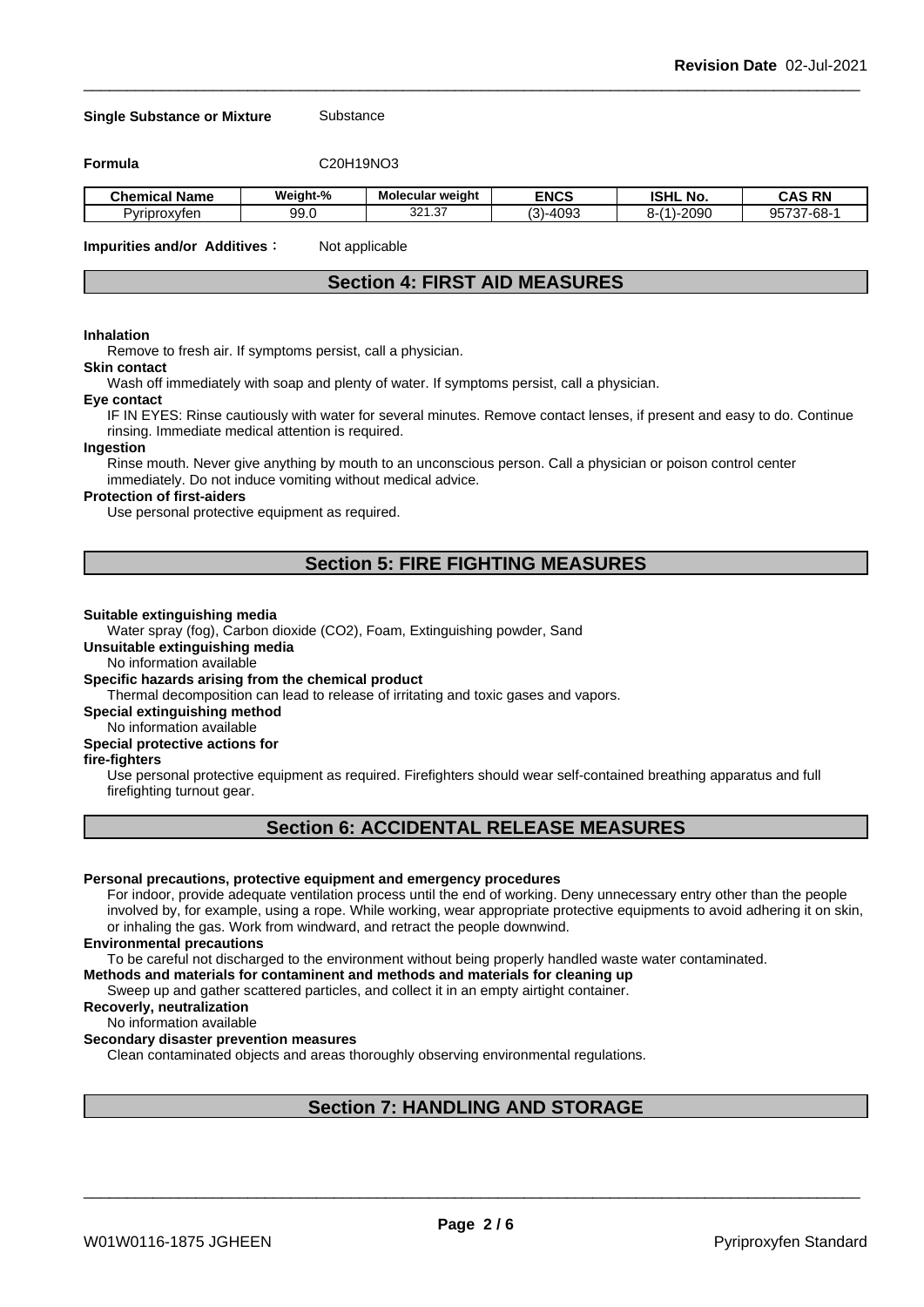### **Handling**

#### **Technical measures**

Avoid contact with strong oxidizing agents. Use with local exhaust ventilation.

#### **Precautions**

Do not rough handling containers, such as upsetting, falling, giving a shock, and dragging. Prevent leakage, overflow, and scattering. Not to generate steam and dust in vain. Seal the container after use. After handling, wash hands and face, and then gargle. In places other than those specified, should not be smoking or eating and drinking. Should not be brought contaminated protective equipment and gloves to rest stops. Deny unnecessary entry of non-emergency personnel to the handling area.

#### **Safety handling precautions**

Avoid contact with skin, eyes or clothing. Use personal protective equipment as required.

| <b>Storage</b>            |                                                                                    |
|---------------------------|------------------------------------------------------------------------------------|
| Safe storage conditions   |                                                                                    |
| <b>Storage conditions</b> | Keep container protect from light tightly closed. Store in a cool (2-10 °C) place. |
| Safe packaging material   | Glass                                                                              |
| Incompatible substances   | Strong oxidizing agents                                                            |
|                           |                                                                                    |

### **Section 8: EXPOSURE CONTROLS/PERSONAL PROTECTION**

### **Engineering controls**

In case of indoor workplace, seal the source or use a local exhaust system. Provide the safety shower facility, and handand eye-wash facility. And display their position clearly.

**Exposure limits** This product, as supplied, does not contain any hazardous materials with occupational exposure limits established by the region specific regulatory bodies.

#### **Personal protective equipment**<br>**Respiratory protection** Dust mask **Respiratory** protection

**Hand protection** Protection gloves **Eye protection Eye protective** eyeglasses or chemical safety goggles Skin and body protection Long-sleeved work clothes, protective boots

**General hygiene considerations**

Handle in accordance with good industrial hygiene and safety practice.

### **Section 9: PHYSICAL AND CHEMICAL PROPERTIES**

| <b>Form</b>                                            |                                                            |
|--------------------------------------------------------|------------------------------------------------------------|
| Color                                                  | white                                                      |
| Appearance                                             | crystalline powder - powder                                |
| Odor                                                   | No data available                                          |
| <b>Melting point/freezing point</b>                    | 47-51 °C                                                   |
| Boiling point, initial boiling point and boiling range | No data available                                          |
| <b>Flammability</b>                                    | No data available                                          |
| <b>Evaporation rate:</b>                               | No data available                                          |
| Flammability (solid, gas):                             | No data available                                          |
| Upper/lower flammability or                            |                                                            |
| explosive limits                                       |                                                            |
| Upper:                                                 | No data available                                          |
| Lower:                                                 | No data available                                          |
| <b>Flash point</b>                                     | No data available                                          |
| Auto-ignition temperature:                             | No data available                                          |
| Decomposition temperature:                             | No data available                                          |
| рH                                                     | No data available                                          |
| Viscosity (coefficient of viscosity)                   | No data available                                          |
| <b>Dynamic viscosity</b>                               | No data available                                          |
| <b>Solubilities</b>                                    | acetone: freely soluble . water: practically insoluble, or |
|                                                        | insoluble.                                                 |
| n-Octanol/water partition coefficient: (log Pow)       | 5.37                                                       |
| Vapour pressure                                        | No data available                                          |
| <b>Specific Gravity / Relative density</b>             | 1.26                                                       |
| Vapour density                                         | No data available                                          |
| <b>Particle characteristics</b>                        | No data available                                          |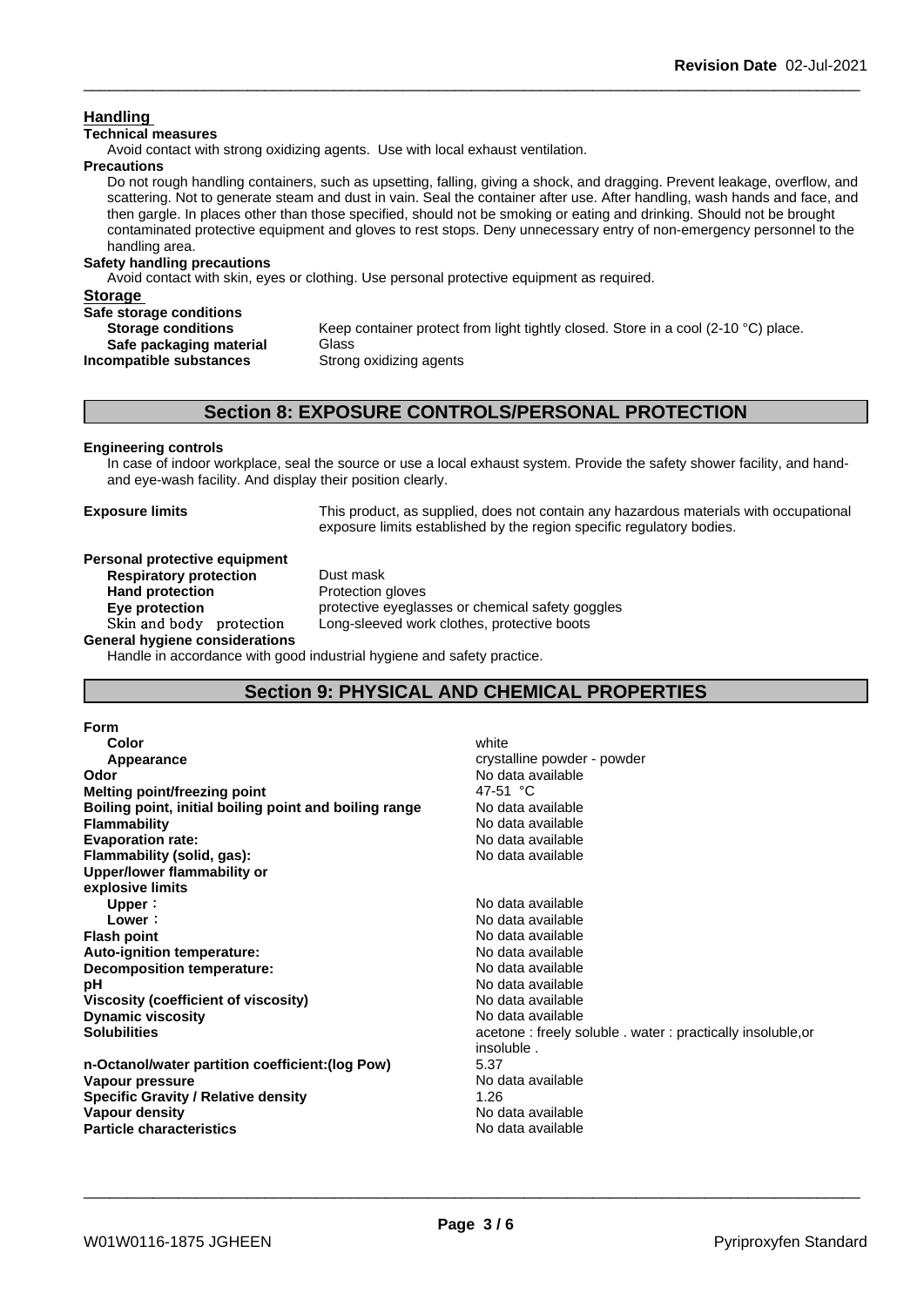### **Section 10: STABILITY AND REACTIVITY**

### **Stability**

**Reactivity** No data available<br> **Chemical stability** May be altered by May be altered by light. **Hazardous reactions** None under normal processing **Conditions to avoid** Extremes of temperature and direct sunlight **Incompatible materials** Strong oxidizing agents **Hazardous decomposition products** Carbon monooxide (CO), Carbon dioxide (CO2), Nitrogen oxides (NOx)

### **Section 11: TOXICOLOGICAL INFORMATION**

**Acute toxicity**

| Chem<br><b>Name</b><br>anice" | <b>D50</b><br><b>Dral</b> | <b>D50</b><br>De '<br>mal                                      | $\sim$ $\sim$<br>ucu<br>. .                      |
|-------------------------------|---------------------------|----------------------------------------------------------------|--------------------------------------------------|
| Pyriproxyten                  | "<br>·5am/ka(Rat)         | $\overline{\phantom{a}}$<br>∴n/ka/Rat`<br>2am<br>'Ral.<br>'NUN | -<br>300<br>Rat<br>ma/m <sup>3</sup><br>4<br>. . |

| <b>Skin irritation/corrosion</b>  | No data available |  |
|-----------------------------------|-------------------|--|
| Serious eye damage/ irritation    | No data available |  |
| Respiratory or skin sensitization | No data available |  |
| Reproductive cell mutagenicity    | No data available |  |
| Carcinogenicity                   | No data available |  |
| <b>Reproductive toxicity</b>      | No data available |  |
| <b>STOT-single exposure</b>       | No data available |  |
| <b>STOT-repeated exposure</b>     | No data available |  |
| <b>Aspiration hazard</b>          | No data available |  |

## **Section 12: ECOLOGICAL INFORMATION**

#### **Ecotoxicity**

| $\sim$<br>$\Gamma$<br>$-$<br>$P^{\sim}$<br>$\frac{1}{2}$   | <b>Chemical Name</b> | Algae/aguatic plants | <b>Fish</b>           | <b>Crustacea</b>      |
|------------------------------------------------------------|----------------------|----------------------|-----------------------|-----------------------|
| - UU U U<br>LUU<br>$\sim$<br><u>یں</u><br>$\cdot$ . $\sim$ | Pvriproxvfen         | 79h<br>bmg/          | 96 <sub>h</sub><br>mg | 48h<br>J.4mg''<br>. . |

**Other data** No data available

| <b>Persistence and degradability</b> | No information available |
|--------------------------------------|--------------------------|
| <b>Bioaccumulative potential</b>     | No information available |
| Mobility in soil                     | No information available |
| Hazard to the ozone layer            | No information available |

### **Section 13: DISPOSAL CONSIDERATIONS**

**Waste from residues**

Disposal should be in accordance with applicable regional, national and local laws and regulations.

### **Contaminated container and contaminated packaging**

Disposal should be in accordance with applicable regional, national and local laws and regulations.

### **Section 14: TRANSPORT INFORMATION**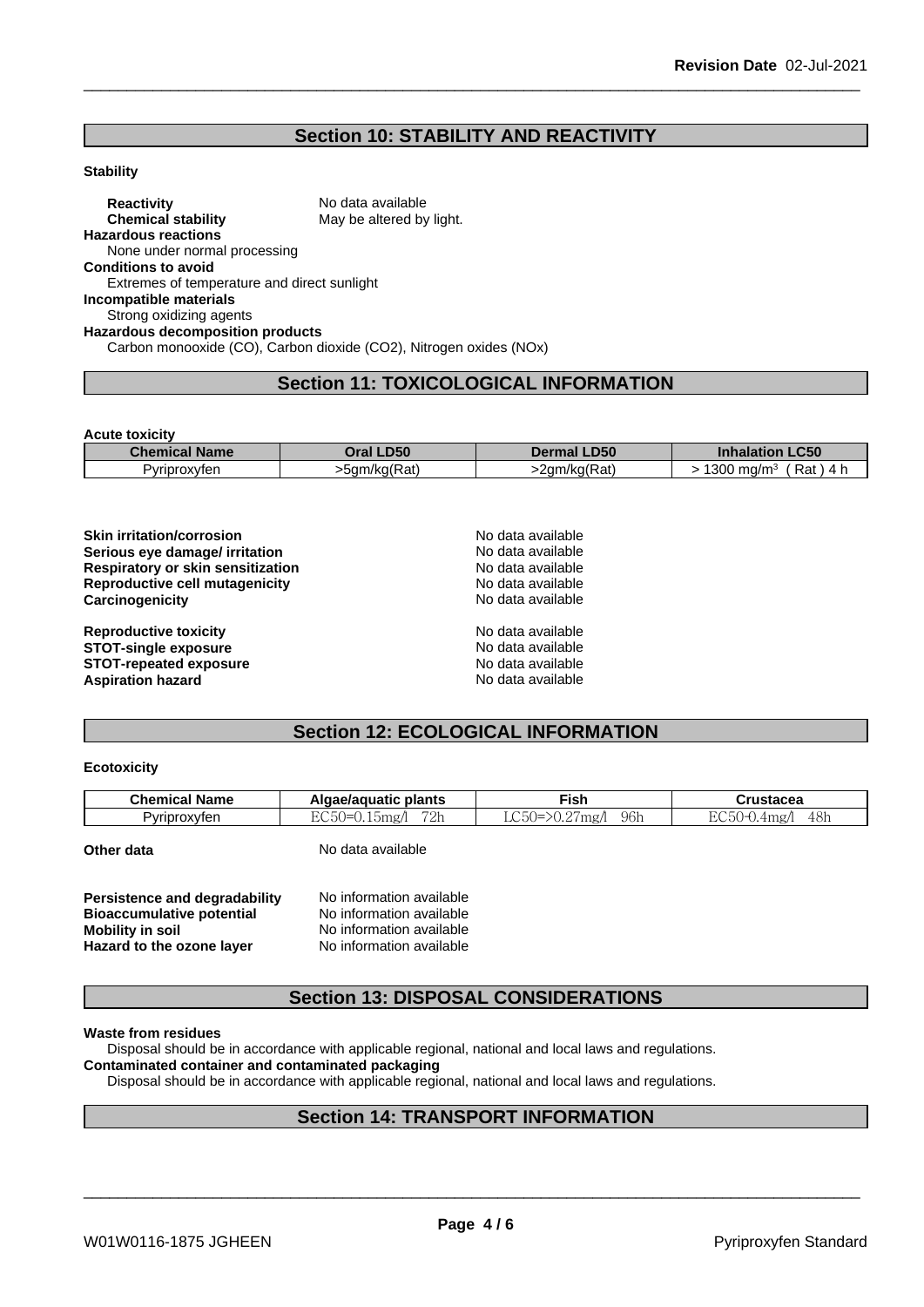| <b>ADR/RID</b>                                                 |                                                                   |
|----------------------------------------------------------------|-------------------------------------------------------------------|
| <b>UN number</b>                                               | UN3077                                                            |
| Proper shipping name:                                          | Environmentally hazardous substance, solid, n.o.s. (Pyriproxyfen) |
| UN classfication                                               | 9                                                                 |
| <b>Subsidiary hazard class</b>                                 |                                                                   |
| Packing group                                                  | Ш                                                                 |
| <b>Marine pollutant</b>                                        | Yes                                                               |
| <b>IMDG</b>                                                    |                                                                   |
| UN number                                                      | <b>UN3077</b>                                                     |
| Proper shipping name:                                          | Environmentally hazardous substance, solid, n.o.s. (Pyriproxyfen) |
| <b>UN classfication</b>                                        | 9                                                                 |
| <b>Subsidiary hazard class</b>                                 |                                                                   |
| Packing group                                                  | $\mathbf{III}$                                                    |
| <b>Marine pollutant (Sea)</b>                                  | Yes                                                               |
| <b>Transport in bulk according to</b> No information available |                                                                   |
| Annex II of MARPOL 73/78 and                                   |                                                                   |
| the IBC Code                                                   |                                                                   |
| <b>IATA</b>                                                    |                                                                   |
| UN number                                                      | <b>UN3077</b>                                                     |
| Proper shipping name:                                          | Environmentally hazardous substance, solid, n.o.s. (Pyriproxyfen) |
| UN classfication                                               | 9                                                                 |
| <b>Subsidiary hazard class</b>                                 |                                                                   |
| Packing group                                                  | Ш                                                                 |
| <b>Environmentally Hazardous</b>                               | Yes                                                               |
| <b>Substance</b>                                               |                                                                   |

## **Section 15: REGULATORY INFORMATION**

| International Inventories                            |                                                                                        |
|------------------------------------------------------|----------------------------------------------------------------------------------------|
| <b>EINECS/ELINCS</b>                                 | Listed                                                                                 |
| TSCA                                                 |                                                                                        |
| Japanese regulations                                 |                                                                                        |
| <b>Fire Service Act</b>                              | Not applicable                                                                         |
| <b>Poisonous and Deleterious</b>                     | Not applicable                                                                         |
| <b>Substances Control Law</b>                        |                                                                                        |
| Industrial Safety and Health Act Not applicable      |                                                                                        |
| <b>Regulations for the carriage</b>                  | Noxious Substances (Ordinance Art.3, Ministry of Transportation Ordinance Regarding    |
| and storage of dangerous                             | Transport by Ship and Storage, Attached Table 1)                                       |
| goods in ship                                        |                                                                                        |
| <b>Civil Aeronautics Law</b>                         | Misellaneous Dangerous Substances and Articles (Ordinance Art. 194, MITL Nortification |
|                                                      | for Air Transportation of Explosives etc., Attached Table 1)                           |
| <b>Pollutant Release and Transfer Not applicable</b> |                                                                                        |
| <b>Register Law</b>                                  |                                                                                        |
| <b>Export Trade Control Order</b>                    | Not applicable                                                                         |
|                                                      | <b>Section 16: OTHER INFORMATION</b>                                                   |

| Key literature references and | NITE: National Institute of Technology and Evaluation (JAPAN)                   |
|-------------------------------|---------------------------------------------------------------------------------|
| sources for data etc.         | http://www.safe.nite.go.jp/japan/db.html                                        |
|                               | <b>IATA dangerous Goods Regulations</b>                                         |
|                               | RTECS: Registry of Toxic Effects of Chemical Substances                         |
|                               | Japan Industrial Safety and Health Association GHS Model SDS                    |
|                               | Dictionary of Synthetic Oraganic Chemistry, SSOCJ, Koudansha Scientific Co.Ltd. |
|                               | Chemical Dictionary, Kyouritsu Publishing Co., Ltd.                             |
|                               | etc                                                                             |

### **Disclaimer**

This SDS is according to JIS Z 7253: 2019. The information provided in this Safety Data Sheet is correct to the best of our knowledge, information and belief at the date of its publication. The information given is designed only as a guidance for safe handling, and is not to be considered a warranty or quality specification. The information relates only to the specific material designated and may not be valid for such material used in combination with any other materials or in any process, unless